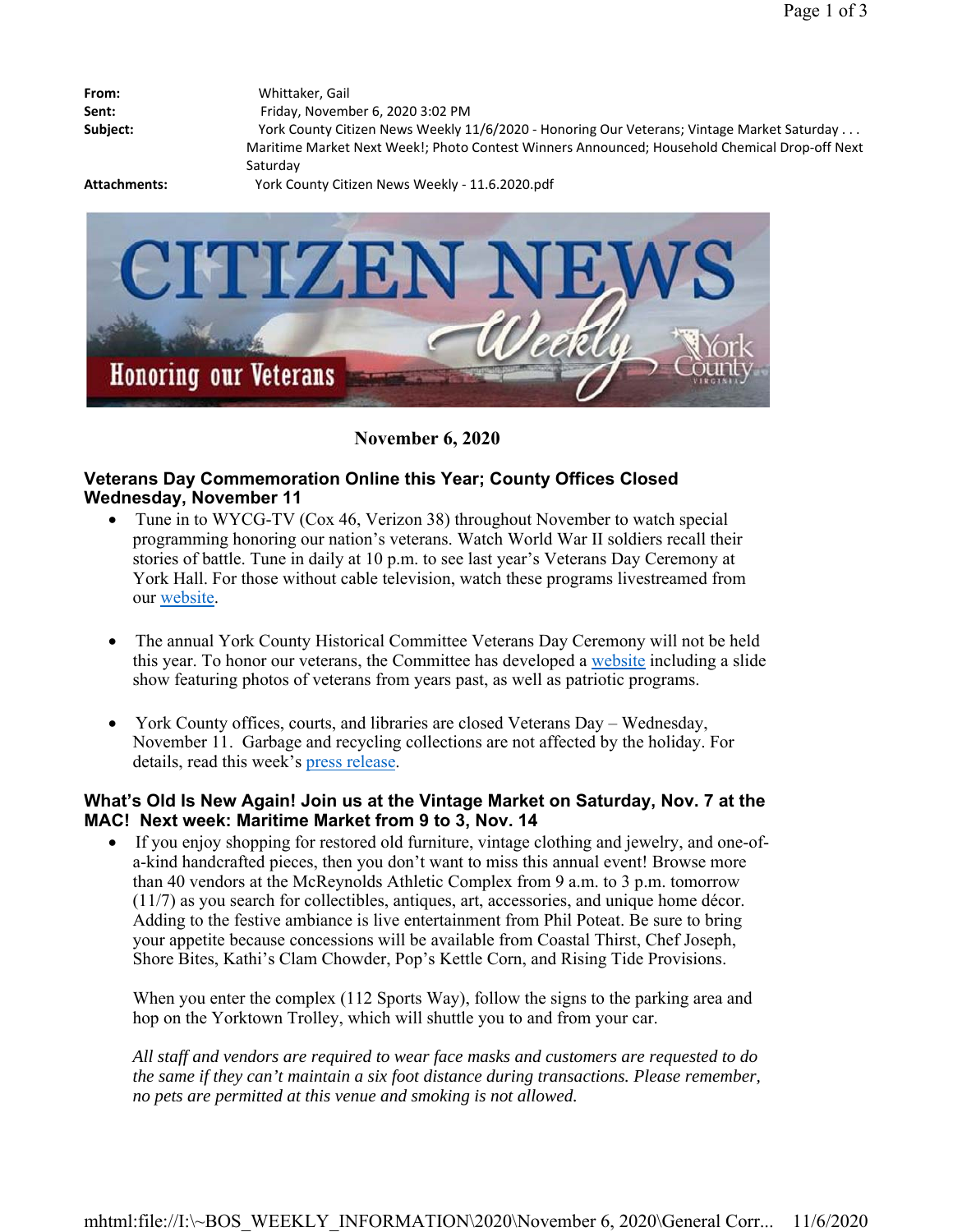COMING UP NEXT WEEK: Yorktown Market Days' extended Maritime Market from 9 a.m. to 3 p.m. at the Yorktown Waterfront. Purchase some of the best seafood in the area, shop nautical-inspired art, and beware of pirates! www.visityorktown.org

## **Beautiful York County Calendar Winning Photos Selected**

 The 2021 calendar is currently being finalized. This year's calendar features photos from our citizens and features pollinators as a way to help educate the public about their essential impact on the environment. The York County Beautification Committee had a difficult time choosing the winners because all of the photos were fantastic! However, decisions had to be made. The winners each receive a cash prize and their photo will be included in the upcoming calendar. Drum roll please…..The winners are: Caroline Herath (Cover); Caola Rood (January); Betty Steele (February); Kelly Satava (March); Jocelyn Hurst (April); Faisal Mohsin (May); Gwyn Williams (June); Michele Nelson (July); Bobby Thacker (August); Don Cole (September); Colleen Jones (October); Shannon Taber (November); and Leigh Smith (December). Congratulations to these winners and thanks to everyone who participated in the contest. We will let you know in a few weeks when and where you can get your free calendar!

## **New Quarter Park Hosts "Holiday Make and Take" on December 5: Make Festive Decorations from Natural Materials!**

 Two one-hour time slots—at 9:30 a.m. and again at 11 a.m.—are available for this year's annual craft event at New Quarter Park (1000 Lakeshead Drive in upper York County). Participants will make wreaths and baskets from natural materials, can enjoy holiday cookies and hot cider or cocoa, and take their hand-made decorations home! Donations of materials is appreciated. For more information, or to register, click over to the Parks and Recreation website.

## **November Lunch & Learn Presents "Taking the Leap from Home-Based to Brick & Mortar"**

 $\bullet$  Join us the second Wednesday of each month from noon to 1 p.m. for "Lunch & Learn" – a series of business-related presentations that can teach you everything from closing your business deal to cybersecurity. At this month's session, pack your lunch and Zoom in to learn the benefits of transitioning your business from your home. Visit the event calendar on the Office of Economic Development's website to register and learn more about this and other business programs.

# **Household Chemical Drop-off/Computer Recycling Event Coming Up Next Saturday**

 Next weekend, bring your household chemicals and computer equipment to County Drive (off Goodwin Neck Road) to safely dispose of these materials. VPPSA and County staff will be available to safely unload these items from your vehicle from 8 a.m. to noon. This is the last of these in York County for 2020 and we anticipate many citizens coming to County Drive to dispose of these items, so plan for a short wait. More information is available here.

#### *See the attached printable pdf with photos!*

*Citizen News Weekly* is compiled and published by York County Public Affairs each Friday to share news and events with our citizens and neighbors. This weekly newsletter is placed on our website and delivered directly to your inbox. If you wish to get the most recent news every week, please subscribe here. Questions? Contact Gail Whittaker, Public Information Officer: (757) 890-3310 (office); (757) 817- 2665 (cell); or whittel@yorkcounty.gov.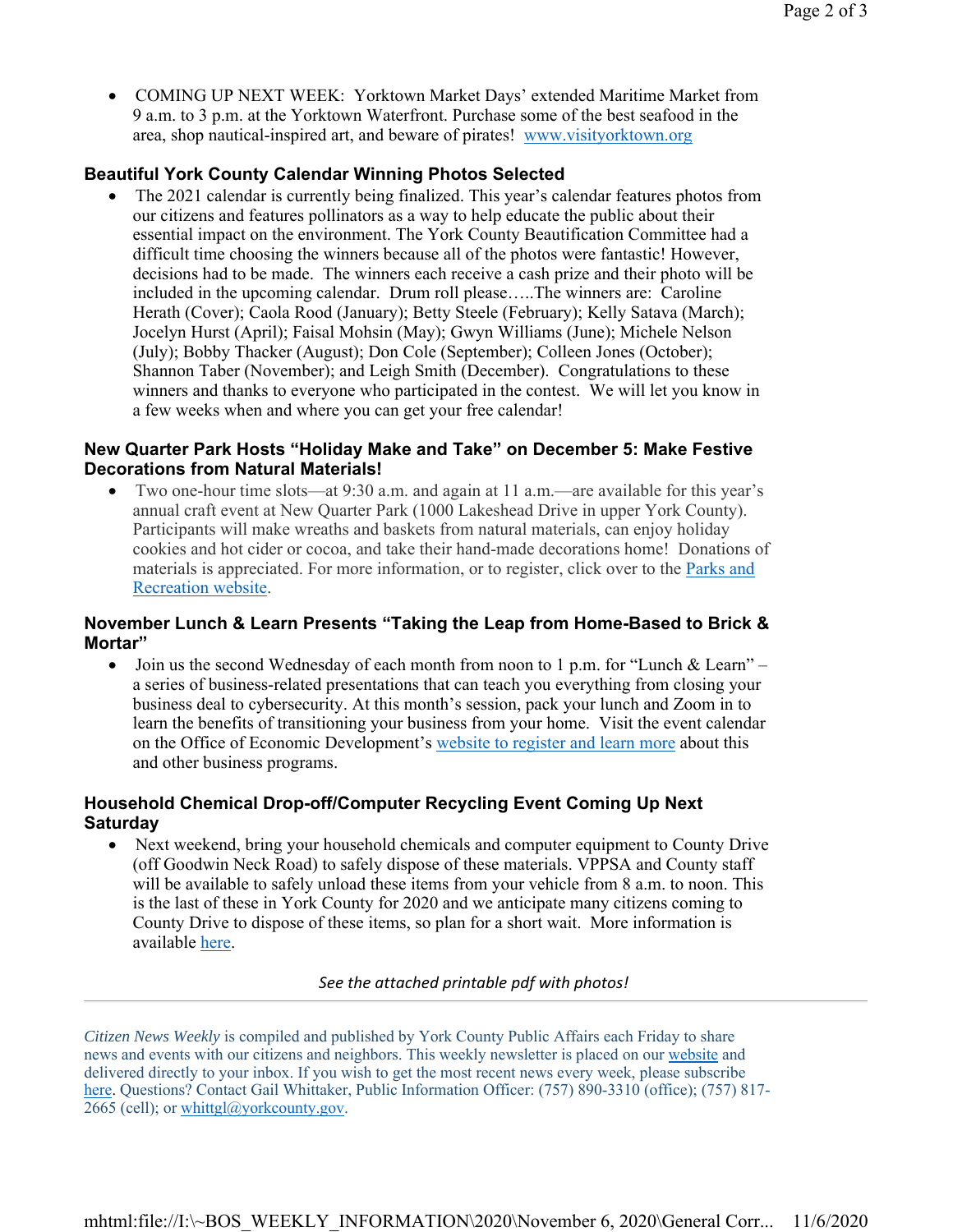Page 3 of 3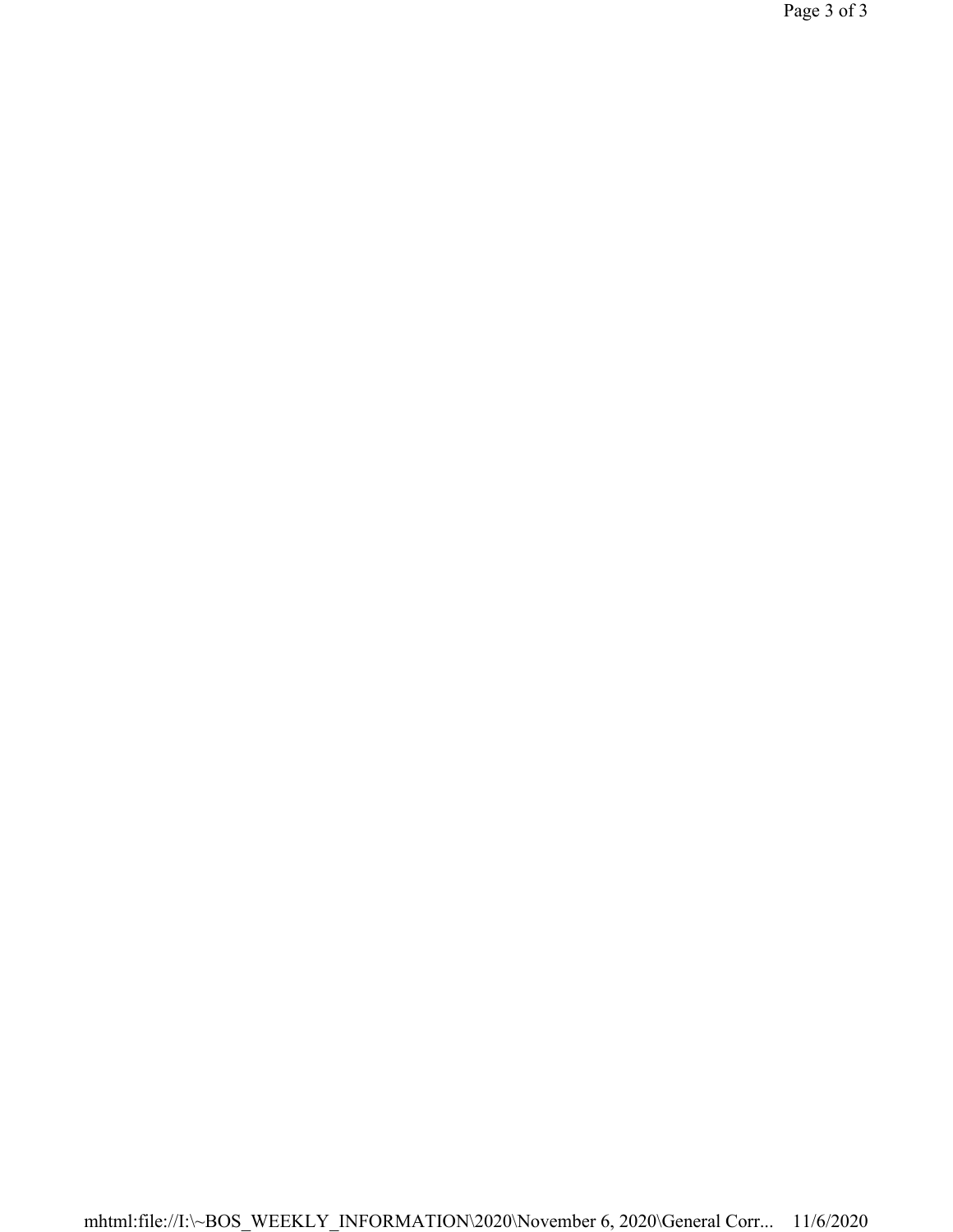|                                       | <b>Project/Applicant Name</b>                                | <b>Location</b>                                   | <b>Description</b>                                                                                                                                                                                                                                                                                                                                                                             | <b>Comments</b>                                                                   |
|---------------------------------------|--------------------------------------------------------------|---------------------------------------------------|------------------------------------------------------------------------------------------------------------------------------------------------------------------------------------------------------------------------------------------------------------------------------------------------------------------------------------------------------------------------------------------------|-----------------------------------------------------------------------------------|
| <b>Recent Board</b><br><b>Actions</b> | None                                                         |                                                   |                                                                                                                                                                                                                                                                                                                                                                                                |                                                                                   |
| <b>Future</b><br><b>Applications</b>  | Application No. UP-957-20,<br><b>Heritage Humane Society</b> | 430 Waller Mill<br>Rd.                            | Request for a Special Use Permit to authorize the<br>expansion of an existing animal shelter.                                                                                                                                                                                                                                                                                                  | Scheduled for the<br>November 17, 2020<br><b>Board of Supervisors</b><br>meeting. |
|                                       | Application No. UP-958-20,<br>Harper's Station               | <b>Byrd Lane</b>                                  | Request for a Special Use Permit to authorize the<br>119, 120, and 121 establishment of a senior housing facility<br>consisting of 157 units on 9.2 acres located on<br>the south side of Victory Boulevard.                                                                                                                                                                                   |                                                                                   |
|                                       | Application No. ZM-188-20,<br>Harper's Station               | 119, 120, and 121<br><b>Byrd Lane</b>             | Request to amend previously proffered<br>conditions applicable to 9.2 acres of land on the<br>south side of Victory Boulevard.                                                                                                                                                                                                                                                                 |                                                                                   |
|                                       | Application No. UP-959-20,<br>Susan Ferrandino               | 101 Mosel Court                                   | Request for a Special Use Permit to authorize the<br>establishment of a tourist home in an existing<br>single-family detached house on a 0.16 acre<br>parcel of land.                                                                                                                                                                                                                          | WITHDRAWN by<br>applicant                                                         |
|                                       | Application No. PD-53-20,<br>Fenton Mill Associates, LLC     | Fenton Mill Rd.,<br>Newman Rd., and<br>Barlow Rd. | Request to rezone 376.8 acres of land from Rural<br>Residential (RR) and Limited Business (LB) to<br>Planned Development Residential (PDR), subject<br>to voluntarily proffered conditions, for the<br>purpose of establishing a residential<br>development consisting of a mix of<br>approximately 495 single-family detached homes<br>and 104 townhouses totaling no more than 599<br>units. | Scheduled for the<br>November 18, 2020<br><b>Planning Commission</b><br>meeting.  |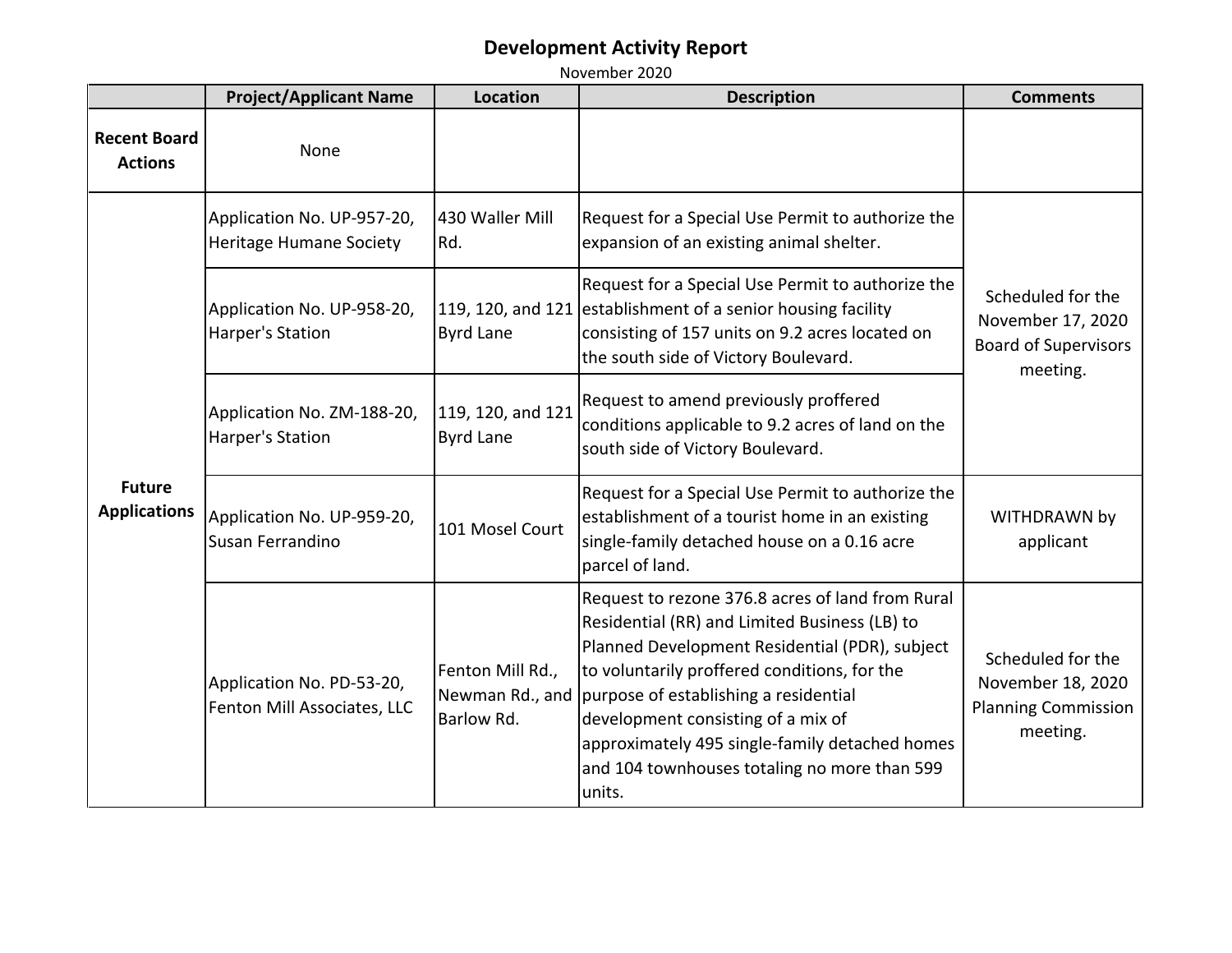|                                       | <b>Project/Applicant Name</b>                                                       | <b>Location</b>                    | <b>Description</b>                                                                                                                                                                                                                                    | <b>Comments</b>                                                                      |
|---------------------------------------|-------------------------------------------------------------------------------------|------------------------------------|-------------------------------------------------------------------------------------------------------------------------------------------------------------------------------------------------------------------------------------------------------|--------------------------------------------------------------------------------------|
| <b>Future</b><br><b>Applications</b>  | Application No. UP-947-20,<br>Joey Best                                             | 817 and 819<br><b>Baptist Road</b> | Request for a Special Use Permit to authorize<br>horse keeping in conjunction with residential use<br>on a 1-acre portion of 2.98 total acres of land<br>located on two adjacent parcels.                                                             | Tentatively scheduled<br>for the December 9,<br>2020 Planning<br>Commission meeting. |
|                                       | Application No. UP-960-20,<br>Natasha McMurtrey                                     | 608 Clements Mil<br><b>Trace</b>   | Request for a Special Use Permit to authorize the<br>establishment of an esthetician's studio as a<br>home occupation.                                                                                                                                |                                                                                      |
|                                       | Application No. UP-961-20,<br>455 Merrimac Trail, LLC                               | 455 Merrimac<br><b>Trail</b>       | Request for a Special Use Permit to authorize the<br>establishment of a machine shop in a 1,250 sf<br>bay next to the Shoppes at Merrimac Center.                                                                                                     |                                                                                      |
| <b>Site Plans</b><br>Approved         | None                                                                                |                                    |                                                                                                                                                                                                                                                       |                                                                                      |
| <b>Site Plans</b><br><b>Submitted</b> | Kingsgate Grill Station<br><b>Additions</b>                                         | 619 Georgetown<br>Cres.            | Grill station installation                                                                                                                                                                                                                            | Submitted on October<br>2,2020                                                       |
|                                       | Arbors at Williamsburg: An<br>Independent Living Senior<br><b>Housing Community</b> | 1915 Pocahontas<br>Trl.            | This site redevelopment proposes two parcels<br>zoned GB and PDR. An independent senior living<br>building with 150 units and associated amenities<br>is proposed for the PDR parcel. The GB parcel is<br>reserved for future commercial development. | Submitted on October<br>7,2020                                                       |
|                                       | <b>AT&amp;T Generator Addition</b>                                                  | 100 Tower Ln.                      | Install a 4x10 or 40 sf concrete pad for a backup<br>generator, and an automatic transfer switch<br>(ATS).                                                                                                                                            | Submitted on October<br>14, 2020                                                     |
|                                       | Reserve at Williamsburg<br>Parcel 6                                                 | 120 Reserve Way                    | Site plan to construct a 1-story Assisted Living<br>and Memory Care facility on Parcel 6 of the<br>Reserve at Williamsburg                                                                                                                            | Submitted on October<br>26, 2020                                                     |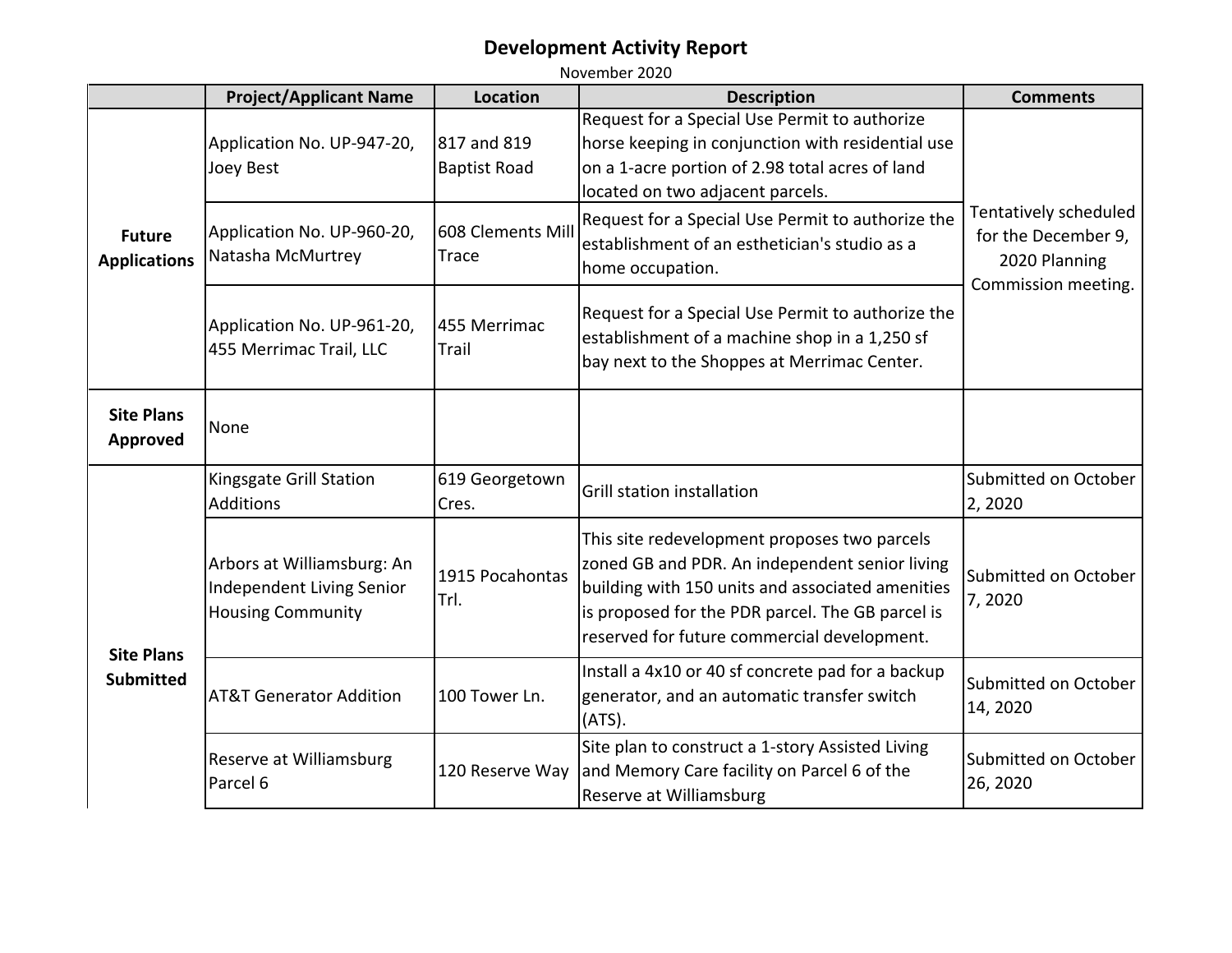|                                                        | <b>Project/Applicant Name</b>                                                                                                                   | <b>Location</b>                    | <b>Description</b>                                                                                                                                                                                                                                    | <b>Comments</b>                  |
|--------------------------------------------------------|-------------------------------------------------------------------------------------------------------------------------------------------------|------------------------------------|-------------------------------------------------------------------------------------------------------------------------------------------------------------------------------------------------------------------------------------------------------|----------------------------------|
|                                                        | Impacto Celestial Church of<br>God                                                                                                              | 2813 Big Bethel<br>Rd.             | Building addition 341 S.F., new parking lot with<br>drainage, new grinder pump and FM                                                                                                                                                                 | Submitted on October<br>29, 2020 |
| <b>Subdivision</b><br><b>Plans</b><br><b>Approved</b>  | Reserve at Williamsburg-<br>Single Family Residential,<br>Amendment #2                                                                          | 300 Reserve Way                    | Amendment to Reserve at Williamsburg for the<br>BMP #1 clay liner.                                                                                                                                                                                    | Approved on October<br>7,2020    |
|                                                        | Family Subdivision of the<br>& Hester S. Ward                                                                                                   |                                    | Property of William W. Ward 123 Stillwater Ln. 2 Lot Subdivision Development Plan                                                                                                                                                                     | Approved on October<br>20, 2020  |
| <b>Subdivision</b><br><b>Plans</b><br><b>Submitted</b> | Family Subdivision of the<br>Property of William W. Ward 123 Stillwater Ln.<br>& Hester S. Ward                                                 |                                    | 2 Lot Subdivision                                                                                                                                                                                                                                     | Submitted on October<br>1,2020   |
|                                                        | Dawson Landing                                                                                                                                  | 111 Railway Rd.                    | 6 Lot Subdivision                                                                                                                                                                                                                                     | Submitted on October<br>1,2020   |
|                                                        | <b>Boundary Line Adjustment</b><br>and Property Line Vacation<br>on the Properties of<br>Marquee Homes, Inc.                                    | 410A and 410<br>Cary's Chapel Rd.  | 2 Lot Boundary Line Adjustment and Property<br>Line Vacation Plat                                                                                                                                                                                     | Submitted on October<br>1,2020   |
|                                                        | Resubdivision of Lots 38 &<br>39, Busch Properties, Inc.,<br>Standing in the Name of<br>Ameritas Life Insurance<br>Corp., Et al                 | 1915 Pocahontas<br>Trl.            | This site redevelopment proposes two parcels<br>zoned GB and PDR. An independent senior living<br>building with 150 units and associated amenities<br>is proposed for the PDR parcel. The GB parcel is<br>reserved for future commercial development. | Submitted on October<br>5,2020   |
|                                                        | Caulfield Manor, Phase I                                                                                                                        | 1337 Penniman<br>Rd.               | This plan is a 28 lot subdivision with associated<br>utilities off of Penniman Road.                                                                                                                                                                  | Submitted on October<br>8,2020   |
|                                                        | <b>Boundary Line Adjustment</b><br>Between Lot 62, Kings Villa,<br>Section One and the<br>Property of Steven A. King &<br><b>Heather M King</b> | 221 Yorktown Rd. 4 Lot Subdivision |                                                                                                                                                                                                                                                       | Submitted on October<br>12, 2020 |